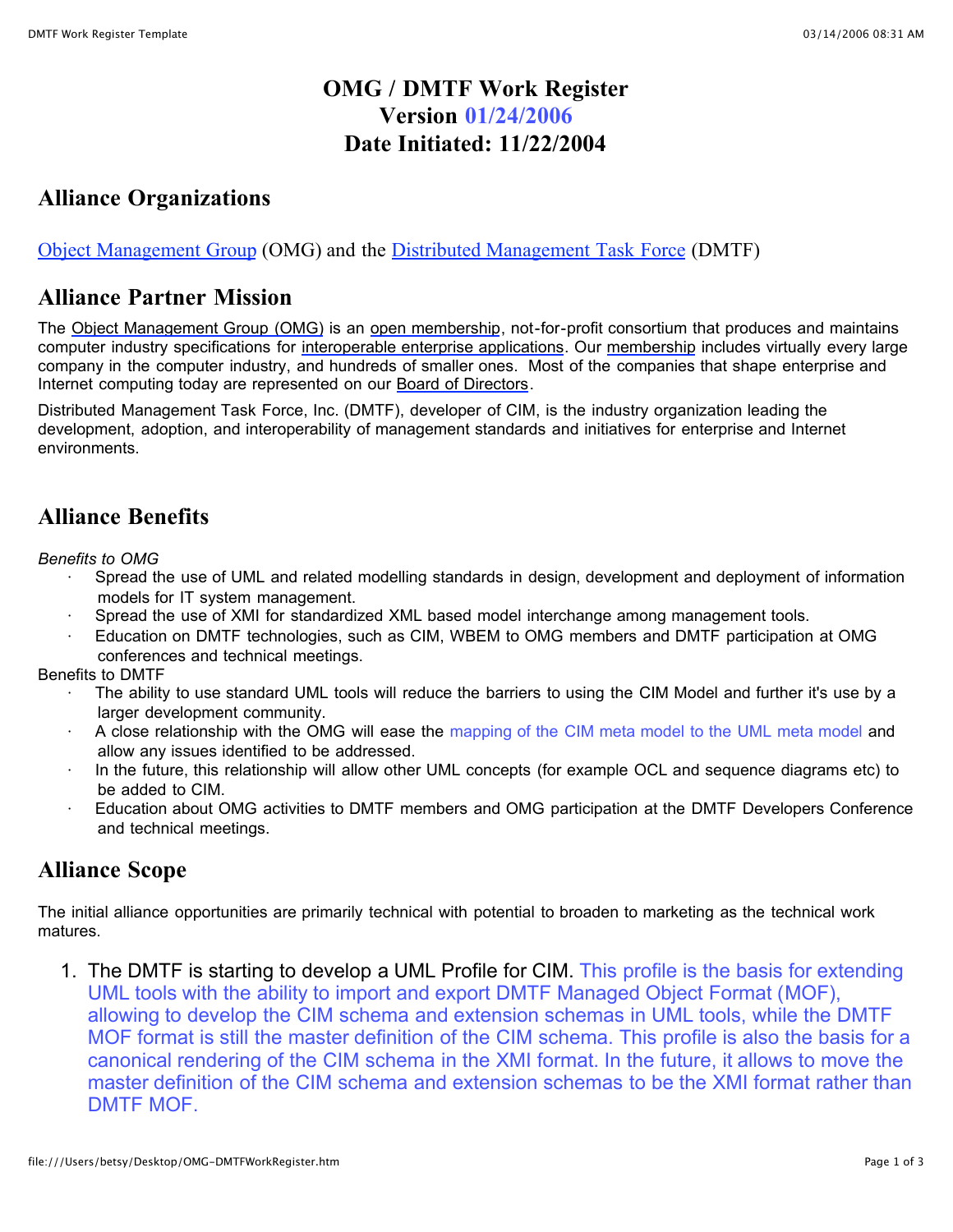- 2. During the development of the UML Profile for CIM, if a need arises for extending the UML meta model and/or the CIM meta model, they will be given serious consideration for adoption as part of a future version of the appropriate specifications.
- 3. As part of the alliance, interaction between DMTF members and OMG members will happen as needed.

### **Milestones /Dates**

- · Develop a bi directional mapping between XMI and DMTF MOF (December 2004)
- · Develop UML profile for CIM (March 2005)
- · Investigate use of additional UML concepts to enhance CIM Modelling (2005)
- Creation of a UML subgroup under the DMTF Architecture WG, responsible for developing the UML Profile for CIM (1/2006)
- Development of a DMTF spec for the UML Profile for CIM (preliminary version published at UML subgroup start + 6 months)
- Identification of specific requirements together with justification for extending the UML meta model and the CIM meta model (ongoing, written document available at UML subgroup start + 6 months)
- Embracement of the DMTF spec for the UML Profile for CIM by a corresponding OMG spec (target for having an OMG version pubilished is the publishing of the DMTF preliminary version + 9 months, using the OMG fast track process)
- DMTF participation in OMG member meetings to update OMG members on relevant DMTF activities (as needed)
- OMG participation in <del>DMTF's Enterprise Management World and</del> Management Developers Conference (fall 2006)
- OMG participation in the DMTF Alliance Partner Summit (as needed)

### **Work Register Review Date**

The work register should be reviewed and updated every six months.

# **Contacts**

The following members from each organization will act as points of contact between the two organizations.

OMG

- · Jishnu Mukerji, Member OMG Architecture Board and Liaison Subcommittee, and Co-Chair of Specification Management Subcommittee, Jishnu@hp.com
- Sridhar Iyengar, Member OMG Architecture Board, siyengar@us.ibm.com

DMTF:

- Steve Jerman, Technical Committee Vice Chair, steve.jerman@hp.com
- Todd Guay, VP Technology, Todd.Guay@oracle.com
- Jeff Piazza, DMTF Architecture workgroup chair, jeff.piazza@appiq.com
- Andy Maier, DMTF UML subgroup interims chair, maiera@de.ibm.com